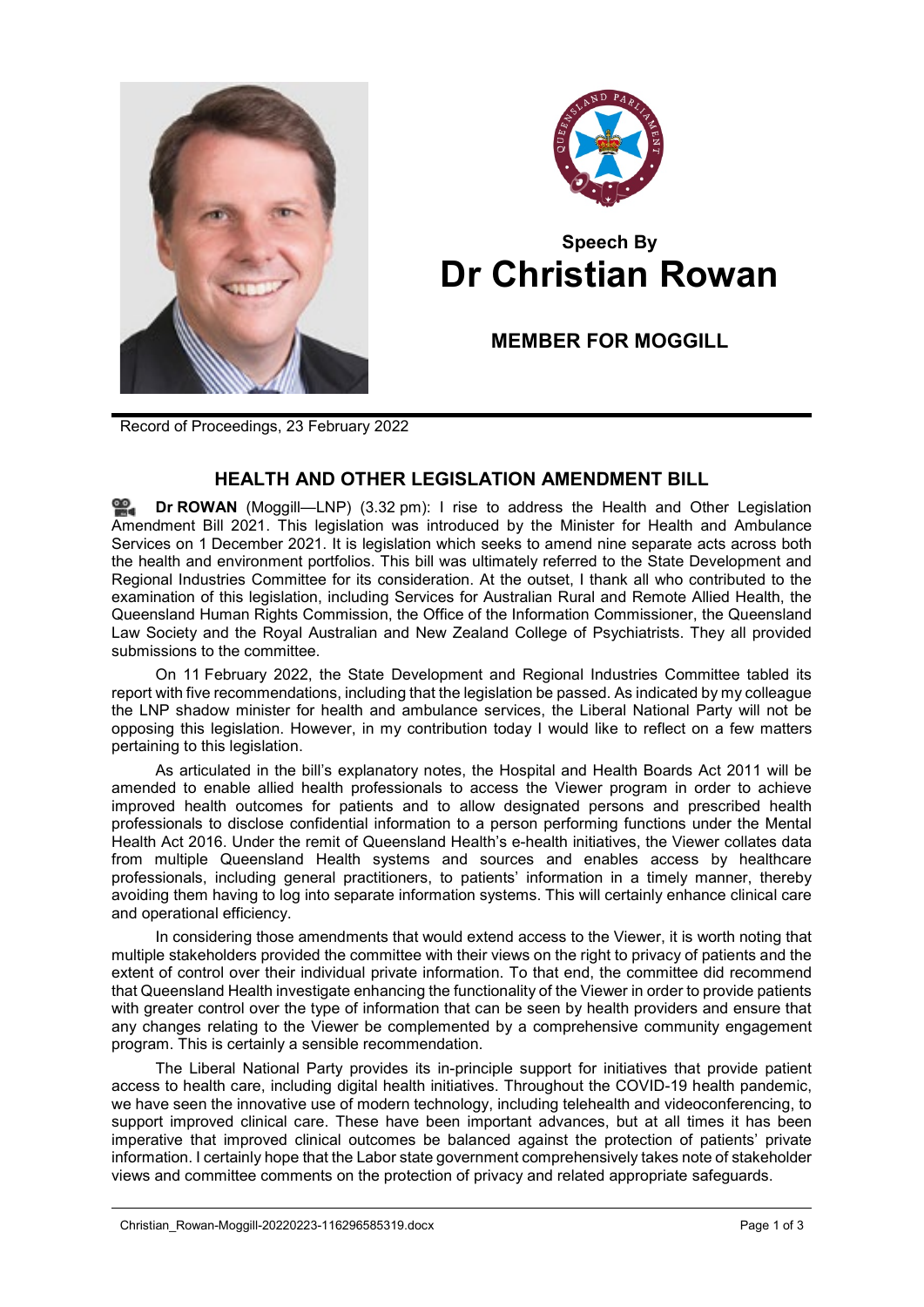Queenslanders also know that Labor has had a number of issues when it comes to the implementation of information technology projects within the Queensland hospital and health system. Labor's track record on IT projects has been at times absolutely abysmal, with an obscene amount of taxpayers' dollars wasted over many years. This includes the problematic rollout of the electronic medical record, known as ieMR, with a cost blowout of close to \$300 million. It has effectively been shelved. There was the failure of the \$135 million purchasing system, which on day one was unable to function; the \$70 million that was spent on a pathology system which was ultimately mothballed; and the incredible \$1.25 billion disaster that was the Queensland Health payroll debacle under the then Bligh Labor government. Therefore, any move that the state Labor government makes to expand this e-health initiative, the Viewer, must proceed with absolute care and due diligence and with increased attention given to the protection of patient privacy and safeguards around such patient information technology systems.

I would also briefly like to note that the legislation before the House seeks to make amendments to the Mental Health Act 2016. These amendments pertain to the Mental Health Court and Mental Health Review Tribunal, specifically the transfer of patients, as well as other amendments to improve the operation of the Mental Health Act. As identified by the State Development and Regional Industries Committee—

The recently established Mental Health Select Committee is conducting an inquiry into mental health services to understand the needs and pressures on Queensland's mental health system. It is expected to report by 31 May 2022.

In the interim, the Bill proposes a series of amendments to improve processes for patients and enhance the rights-based approaches to mental health care in Queensland.

As the state member for Moggill and as an appointed member of the Queensland parliament's Mental Health Select Committee, I acknowledge the broad support of these recommendations by various stakeholders and the State Development and Regional Industries Committee comment—

The committee is satisfied that the proposed amendments to the Mental Health Act are reasonable and appropriate.

I also take this opportunity to briefly acknowledge the important work of the Mental Health Select Committee that has already been progressed to date. There are many members in this House including the chair, the member for Greenslopes; the deputy chair, the member for Southport; the member for Pumicestone; and many other members of both sides of the House who are progressing some very important work on that committee. I acknowledge and thank those submitters who have provided information and have appeared before the committee to date. There is certainly plenty more work to do, with a number of public hearings to be held, but certainly there are many important matters which are being raised there with respect to funding, workforce, and collaboration and coordination which will be addressed in due course.

In returning to the bill, I again note that this legislation broadly offers sensible amendments and changes which are common sense and necessary. There are also amendments with respect to electroconvulsive therapy. I know that they have been canvassed by a number of contributors to the debate so far, including the member for Bundaberg and others. Without relitigating all of those comments, these amendments are sensible. They strengthen informed consent and they certainly ensure best practice with respect to clinical care. Therefore, I support those.

That all being said, there is substantially more work that needs to be done to fix the current government's health and hospital crisis in Queensland and certainly the Liberal National Party has offered positive solutions to address those matters, including real-time data reporting for our hospitals, improved triaging and investment in additional inpatient beds as well as empowering frontline clinicians to make local decisions to ensure our public hospitals operate efficiently and effectively and in the best interests of patients.

Earlier the member for Mackay also highlighted the important work that our frontline clinicians our doctors, nurses and allied health professionals—have been undertaking throughout the COVID-19 pandemic. I also want to take this opportunity to acknowledge all of the work that they have done. Whether that is those working in primary care and hospitals, those who have been vaccinating Queenslanders, those undertaking COVID-19 screening—our pathology providers—and those who have contributed to many of the services that have been provided in communities right across Queensland, it has been a tremendous effort by those health professionals over the last two years and there will be a lot more work to be done in relation to those who have had delays in surgical procedures or other care that has not been able to be provided for a variety of reasons over the last two years to ensure that they now get the optimal care that they need and getting those other health conditions back on track.